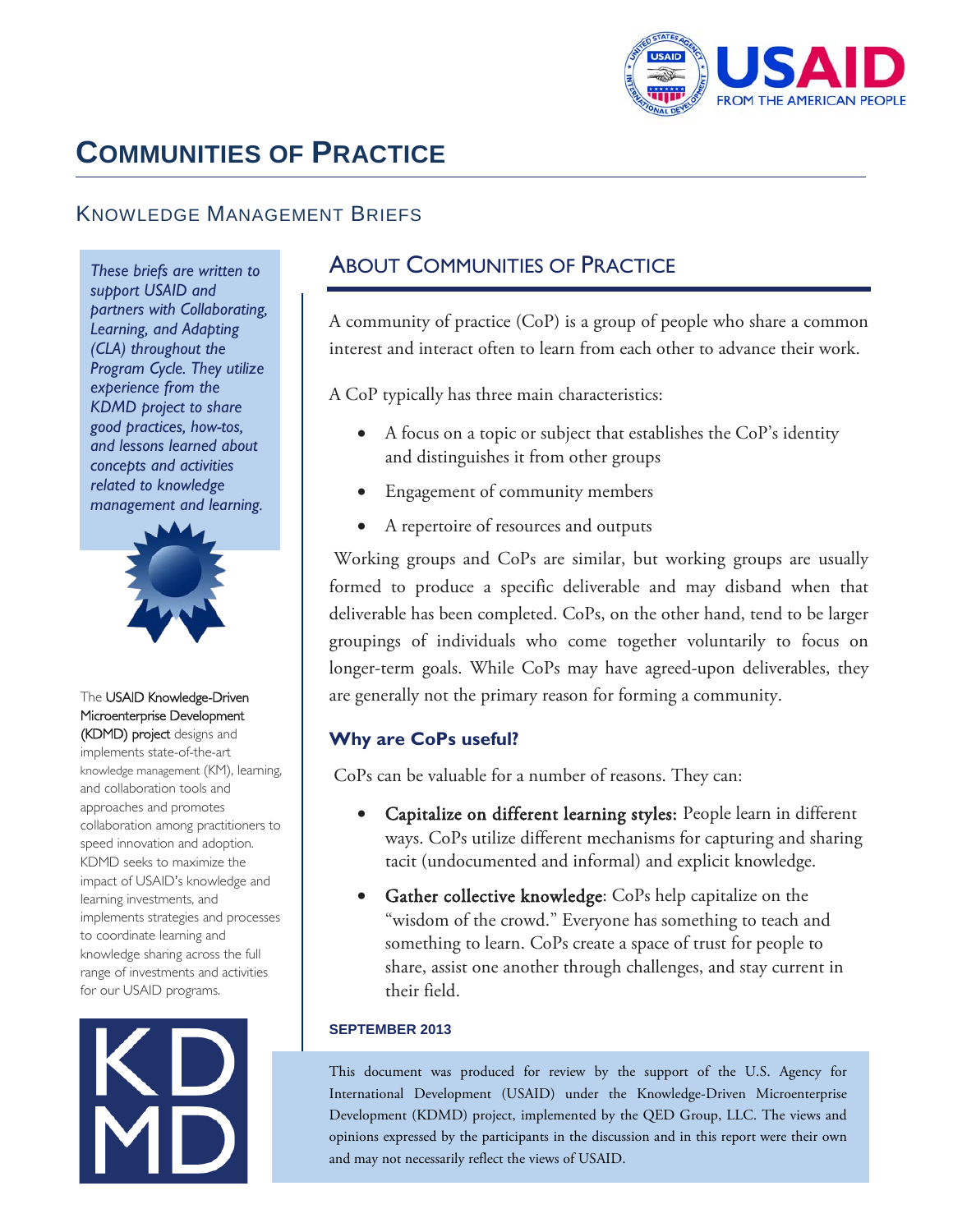

Create valuable networks: CoPs can bring together a network of diverse individuals around a similar interest and provide life-long professional connections that can ultimately stimulate innovative development practice.

### **Types of collaboration**

Communities of practice may exist in person, online, or through a combination of both. Whatever the platform a CoP uses, it should be based on the input of members.

- • How would members like to connect with one another?
- How often would they like to engage?
- What are their objectives?

 content and objectives. Asking these questions during the initial stages of the CoP helps encourage continuous and longterm participation. The CoP facilitator(s) should also make sure to focus activities and discussion less on the technology/tool and more on the

## REQUIREMENTS

Communities' objectives, structure, and members may vary, but successful CoPs typically share the following characteristics:

- $\checkmark$  A clear objective decided by and shared among members
- $\checkmark$  One or more facilitators to promote participation and model good behavior
- $\checkmark$  Member-driven engagement
- $\checkmark$  A clear implementation plan/timeline to achieve agreed-upon results
- $\checkmark$  Varied learning activities, tools, and resources to capture and share knowledge
- $\checkmark$  A methodology or metrics for evaluating the community's performance and incorporating member feedback

# HOW-TOS

 three main phases of a CoP. The following guidance can be utilized during the

### Phase 1: Planning and start-up

- 1. Define goals and objectives: Before a CoP is created, it is essential to first assess the desire and need to form one. Facilitators as well as a pilot group of members should understand the purpose of the proposed CoP and should work together to agree upon core objectives and goals. What are the short, medium, and long-term objectives of the CoP? Is a CoP the best way to achieve these objectives or are there other ways that this can be accomplished? Keep in mind that unlike a working group, which is more product-driven, CoPs typically have longer life spans and require a longer-term commitment from members.
- 2. Target your members: A large membership is not synonymous with a successful CoP. In fact, CoPs are often largely driven by a small contingent of committed members who regularly contribute to discussions. Think through whether you would like your CoP to be open to anyone or invite-only, as well as what this might mean for the member base that you hope to recruit. Remember that CoP members typically engage with different frequency, so think through different ways to incentivize participation.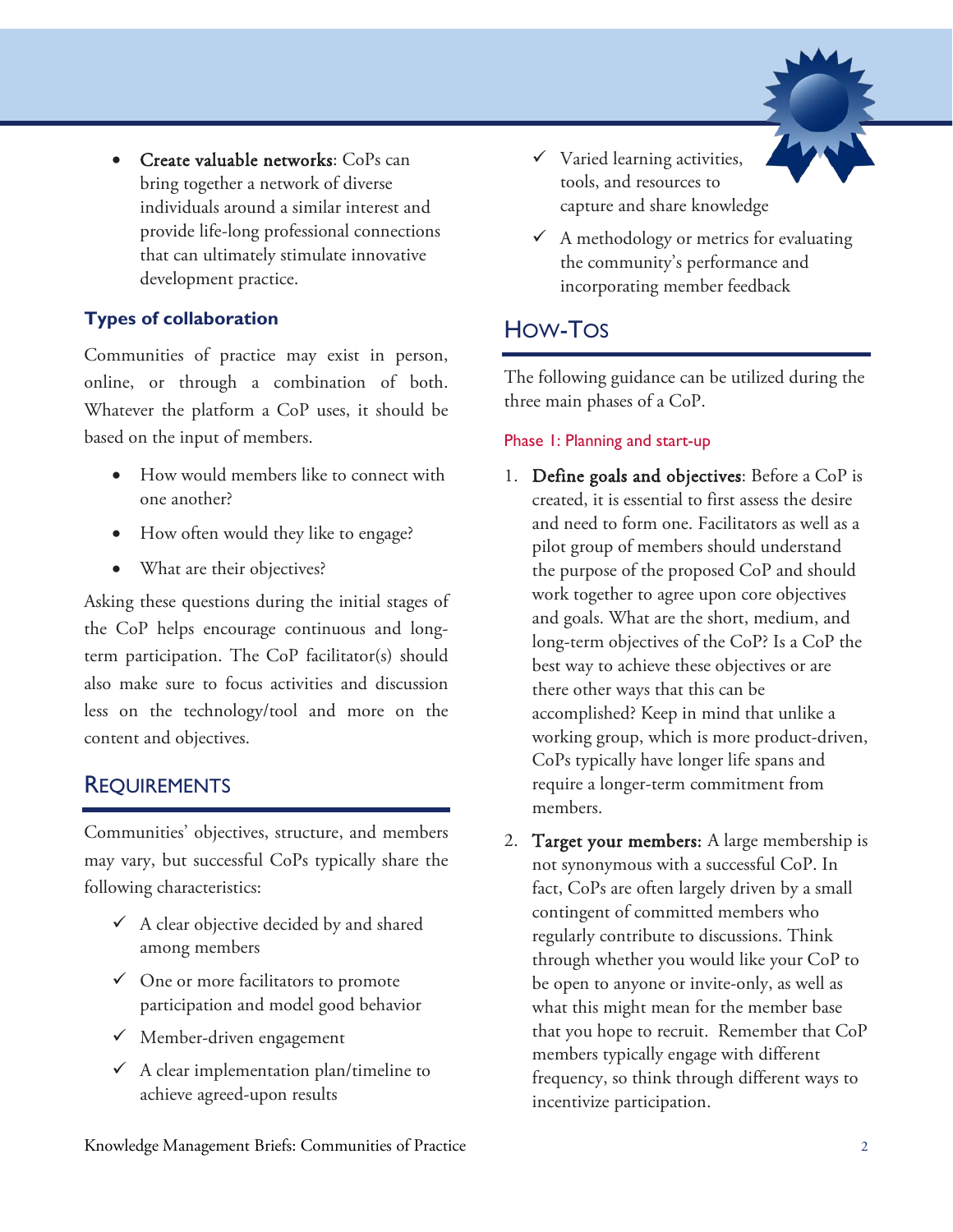

- 3. Discuss the structure: Engage members in discussions around the structure and key rules of engagement at the outset. Agree on expectations for the CoP, the facilitator and members, and revisit the conclusions regularly.
- 4. Select a facilitator: A good facilitator keeps CoP activities organic and member-driven, helps maintain focus, moderates discussions and helps plan activities. CoPs can have more than one facilitator, but ensure that expectations are clear by defining roles and responsibilities.

#### Phase 2: Growing the CoP

- 5. Schedule regular activities: A CoP's activity levels may ebb and flow, but core members and the facilitator should think strategically about how to encourage continued engagement by regularly soliciting feedback from members about the types of activities they would like to engage in.
- engagement: Foster a consistent exchange of experiences, interests, and help to connect conferences or events that members are 6. Build a network and promote community ideas and support among members. Ask members to share personal and professional people through different outreach strategies. Capitalize on opportunities for in-person engagement since this can help strengthen the CoP by building trust and rapport among members. Scheduling CoP events around already attending can be one way to facilitate in-person interaction.
- feedback can help assess how well the CoP is 7. Regularly gather feedback: Member achieving its objectives and how it can improve. Consider different mechanisms for

gathering feedback, such as online discussions, surveys, interviews, and open meetings.

8. Learn and adapt: Communities of practice are organic and should adapt as necessary to meet member needs. As feedback is gathered, share it back with members and brainstorm possible adjustments.

### Phase 3: Winding down

9. Know when to end: When communities of practice have served their purpose, members should be engaged in a discussion about bringing the CoP to a close. Before ending the group, finalize deliverables, compile best practices and experiences, share them, and request final feedback. Remember that formally closing a CoP may take time but is an opportunity to bring members together for a final reflection.

# LESSONS LEARNED AND GOOD **PRACTICES**

Below are some key lessons learned on forming and managing communities of practice from the KDMD project:

 $\checkmark$  Spend time on start-up: Although it is tempting to immediately jump in, it is important to spend ample time assessing the need for and defining the objectives of your CoP. As the CoP grows, refer back to your objectives to help steer the course of activities.